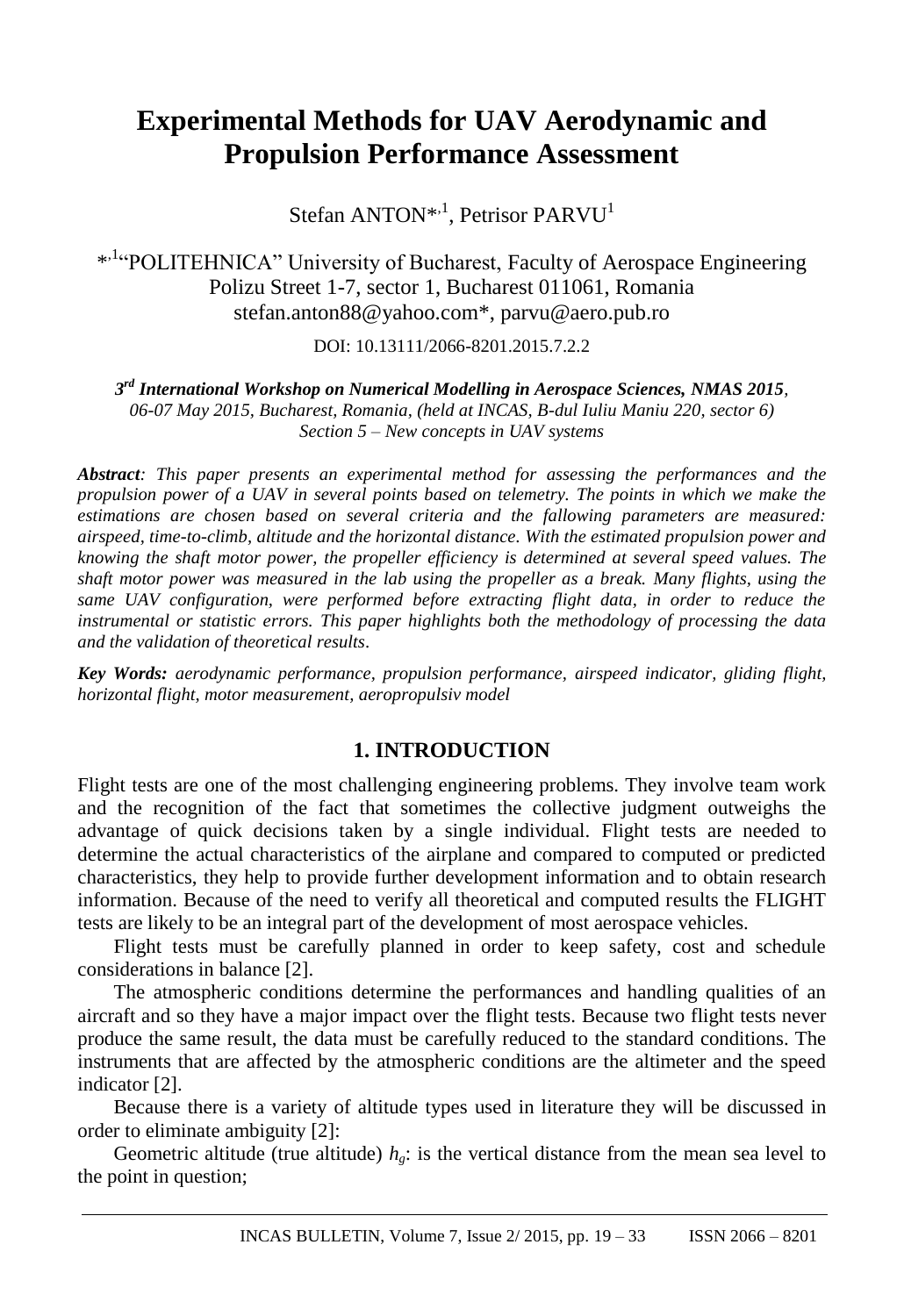Pressure altitude,  $h_p$ : is the geometric altitude in a standard atmosphere at which a given pressure is found. A properly calibrated altimeter indicates the pressure altitude;

Density altitude  $h_{\rho}$  is the geometric altitude in a standard atmosphere at which a given density occurs. Unlike pressure, the density is measured indirectly (measure of pressure and temperature). Density altitude is used to predict available thrust or power from the propulsion system;

Absolute altitude,  $h_s$ : is the distance measured from the center of the earth to the point in question. This altitude is a prime concern in orbital mechanics because the local gravitational acceleration, *g*, is a function of altitude;

Geo-potential altitude, *h*: is a fictitious altitude obtained from geometric altitude by assuming *g* is a constant from the mean sea level up to any altitude.

*g*  $E \perp \mu_g$  $\frac{E}{I}$   $h$  $R_E + h$  $h = \left(\frac{R_E}{R_E + h}\right)$  $\overline{\phantom{a}}$  $\bigg)$  $\backslash$ l L  $\setminus$ ſ  $^{+}$  $=\frac{R_E}{R_E+R}$   $\left| h_g \right|$ , where  $R_E$  is the radius of the earth.

#### **2. AIRSPEED THEORY**

Both altitude and airspeed measuring systems are typically pressure sensing systems. An airspeed indicator (ASI) measures the differential pressure while an altimeter measures the absolute pressure; both use the same static pressure source.

Considering Euler's equation [2] for steady, streamline flow:

$$
\frac{dp}{\rho} + VdV = 0\tag{1}
$$

Integrating gives either the incompressible or the compressible Bernoulli equation:

$$
p + \frac{\rho V^2}{2} = ct \text{ (Incompressible) or } \int \frac{dp}{\rho} + \frac{\rho V^2}{2} = ct \text{ (compressible)}
$$
 (2)

For an isentropic process,  $\left(\frac{p}{p}\right)^y = \left(\frac{p_r}{p}\right)^y = ct$ *T T y*  $\Big\} =$  $\bigg)$  $\setminus$  $\overline{\phantom{a}}$  $\setminus$ ſ  $\int = \frac{P}{\rho}$ J  $\setminus$  $\overline{\phantom{a}}$  $\overline{\mathcal{L}}$ ſ  $\rho$ . a convenient form of the compressible

Bernoulli equation results after solving for *ρ* and integrating:

$$
\frac{\gamma \cdot p}{\rho(\gamma - 1)} + \frac{V^2}{2} = ct \tag{3}
$$

If eq. (3) is applied to the flow into the total head orifice of the ASI where  $V_{\infty} = 0$  and to the streamline flow past the static orifices in the pitot-static system

$$
\frac{\gamma \cdot p}{\rho(\gamma - 1)} + \frac{V^2}{2} = \frac{\gamma \cdot p_T}{\rho_T(\gamma - 1)}
$$
(4)

The differential pressure sensed by a conventional pitot-static system, *q<sup>c</sup>* , is not simply the dynamic pressure, though it has a similar form.

$$
q_c = p_T - p = p \left( \frac{p_T}{p} - 1 \right) \tag{5}
$$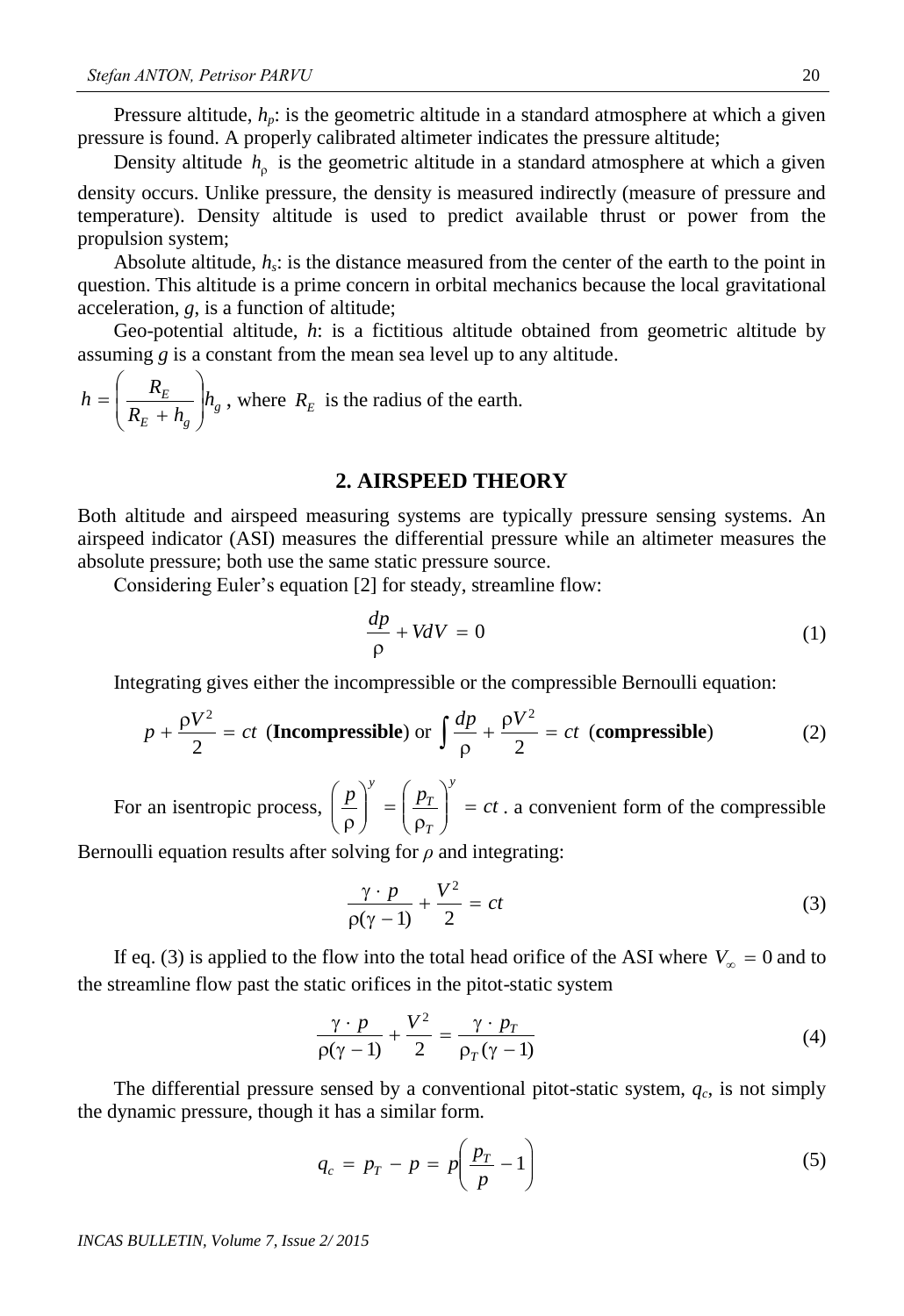Isentropically,

$$
\frac{p_T}{p} = \left(1 + \frac{\gamma - 1}{2}M^2\right)^{\frac{\gamma}{\gamma - 1}}\tag{6}
$$

Solving for *V* and multiplying both sides by  $\rho_0$  $\sigma = \sqrt{\rho}$ :

$$
V\sqrt{\sigma} = \sqrt{\frac{2 \cdot \gamma \cdot p}{(\gamma - 1)\rho_0} \left(\frac{q_c}{p} + 1\right)^{\frac{\gamma}{\gamma - 1}} - 1}
$$
 (7)

A Careful examination of eq. (7) reveals that calibrating a differential pressure gage [2] (which the ASI is) in velocity units is not as easy as it may seem. Pressure and/or density are different at each pressure altitude and, even with *V* as the measure of velocity it means that a new scale would be needed for each pressure altitude. Such scaling is obviously impractical and so a scale based on standard day sea level conditions is defined by [2]:

$$
V_{cal} = V \sqrt{\sigma} \big|_{\rho = \rho_0} - \text{calibrated airspeed}
$$
 (8)

where  $\sqrt{\sigma}$  is evaluated at the standard day sea level pressure.

Equivalent airspeed is the name given to  $V\sqrt{\sigma}$  and is a direct measure of the kinetic energy of the volume *V* of moving fluid:

$$
V\sqrt{\sigma} = V_e \tag{9}
$$

Equivalent airspeed appears in all force and moment equations and therefore commonly correlates directly to structural loads on the airframe.

One final type of airspeed, Indicated airspeed must be defined for the flight test data reduction. It is simply the dial reading from the specific differential pressure gauge used. Each such gauge used in experimental work should be periodically calibrated as compared to a known differential pressure source (8). Altimeter should also be periodically calibrated in a similar manner. [2]

### **3. PITOT MEASUREMENTS ERRORS**

- instrumental error;
- pressure lag error;
- position error.

#### **Instrumental error**

The Instrumental error is simply the deviation of the instrument indications from a known differential pressure standard. It results from imperfections in the gauge itself and is typically measured in a calibration laboratory with the instrument disconnected from other parts of the pitot-static system. Several factors contribute to the instrument error such as: the scale error, manufacturing deviations, magnetic fields, temperature fluctuations, coulomb and viscous friction, and the inertia of the moving parts. The instrument corrections are usually given as the differences between the instruments corrected values and the gauge readings: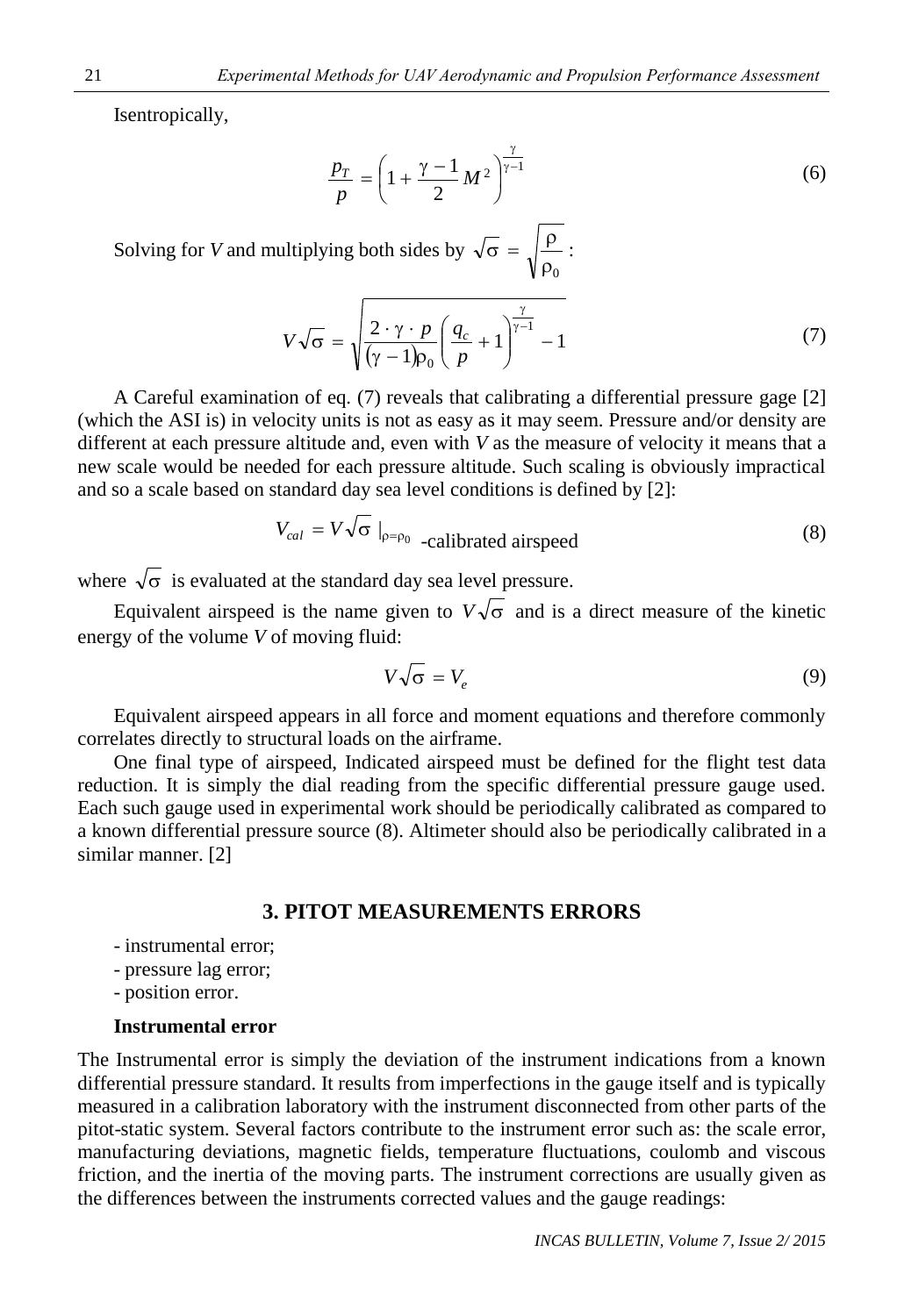$\Delta V_{ic} = V_{ic} - V_i$ ;

 $V_{ic}$  - calibrated airspeed using a laboratory for the reading I;

*Vi* -gauge reading at a given condition.

These corrections can be either positive or negative depending on the particular instrument. A typical altimeter correction[2] curve is given in Fig 1.



Fig. 1 Typical altimeter correction

#### **Pressure lag error**

Any pressure sensing system, like the conventional aircraft pitot-static system, is subject to errors due to time delaying transmitting the pressure from the point of measurement to the sensor. In an airplane, this error is typically only when the rates of the pressure changing of pressure are high. The lag error is proportional to the pressure drop through the system lines from the pressure orifice to the pressure indicator.

### **Position error**

Position error calibration methods:

Free stream static pressure methods in which the pressure difference (*∆P*) is obtained from the measurement of the static pressure and *P∞.*

True airspeed method in which  $\Delta P$  is derived from the values of  $V_\infty$  calculated from groundspeed measurements.

A temperature method in which *∆P* is determined from the measured temperature and a pressure-temperature survey.

Mach number methods, in which *∆P* is obtained from the Mach number.

Of these four types of calibrations methods the first two are the most commonly used. They are especially well-suited for low speed and low altitude, although the first category of methods includes several techniques useful at high altitudes and airspeed.

### **4. EXPERIMENTAL VERSUS ANALYTICAL PERFORMANCE METHODS**

Performance measurements have little meaning unless the data are reduced to some common basis of comparison [2]. This common basis is the standard atmosphere. Hence, the performance reduction refers to the data reduction schemes by which the test data taken under nonstandard day conditions are converted to standard day results.

There are two broad categories of performance data reduction. Experimental methods are so named because they do not require knowing in advance the components of the dynamical system. For an airplane, for example, no knowledge of the power plant characteristics would be required under this method. Analytical methods do require a priori sources to complete the analysis and are somewhat more widely used. Analytical methods are further broken down into differential methods and performance analyses. Differential methods are based on the notion that for small corrections, linearization is appropriate. These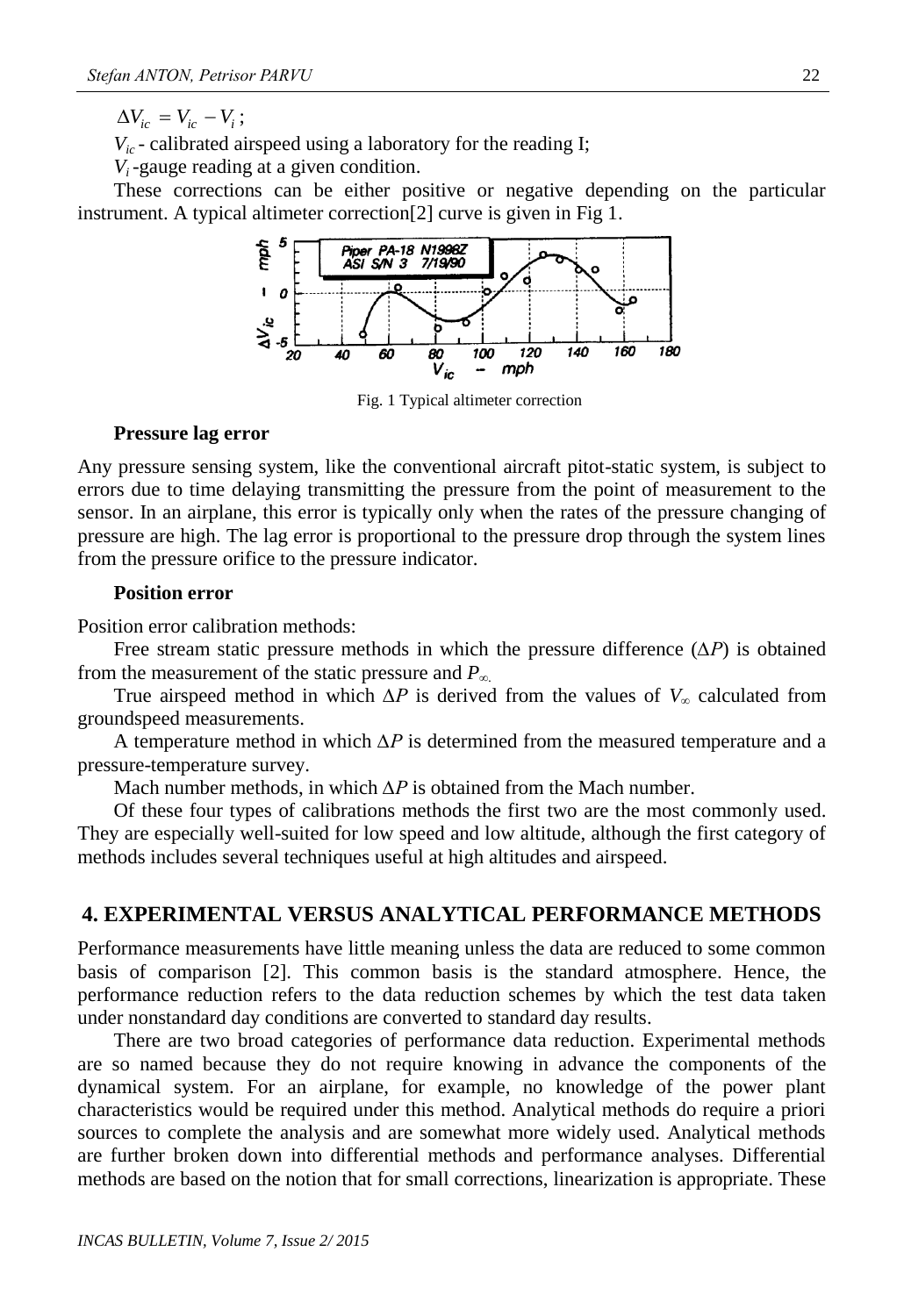methods depend on a generalized characterization of airframe drag and engine behavior. The Performances analyses rely on advance information of the engine behavior and are generally used while experimental methods are inconvenient or simply impractical.

One of most perplexing problems in performance reduction is the number and type of variables to be considered, some of which are controllable while others are not. Engine parameters are, for example, usually quite controllable over the range of interest but outside air temperature is not. Tests are ordinarily planned to cover a suitable range of the controllable variables, while those variables that cannot be controlled are "standardized".

## **5. GLIDING FLIGHT FOR A FLYING WING**

Every airplane on every flight; takes off, climbs, turns, descends and lands. Thus, immediately after the pitot-static system is calibrated the test team can begin collecting performance data for these phases of flight. The descent performance of a vehicle is of utmost importance to the operator and is directly related to lift and drag. Generally, measurements are made to determine either a speed or Mach number profile, minimum fuel to altitude or minimum time to a total energy level. The actual altitude and velocity measurements can be manipulated to describe the maneuver capability of the airplane or to evaluate the tactical capability of the vehicle relative to an adversary.

#### **Gliding flight equations [3]**

$$
\frac{\rho}{2} \cdot S \cdot V^2 \cdot C_Z = G \cdot \cos(\gamma)
$$
  

$$
\frac{\rho}{2} \cdot S \cdot V^2 \cdot C_X = G \cdot \sin(\gamma)
$$
 (10)



Fig. 2 Forces and angles for gliding flight

we add the parabolic drag polar [5] at these equations:

$$
C_X(C_Z) = C_{X_{\min}} + \frac{1}{\pi \cdot Ar \cdot e} \cdot (C_Z - C_{Z_{\min}})^2
$$
 (11)

From (10) and (11) we obtain an equation between  $C_{X_{\text{min}}}$ ,  $C_{Z_{\text{min}}}$  and the *e* Oswald's coefficient, which is valid for any speed ranging between *Vmin* si *Vmax*.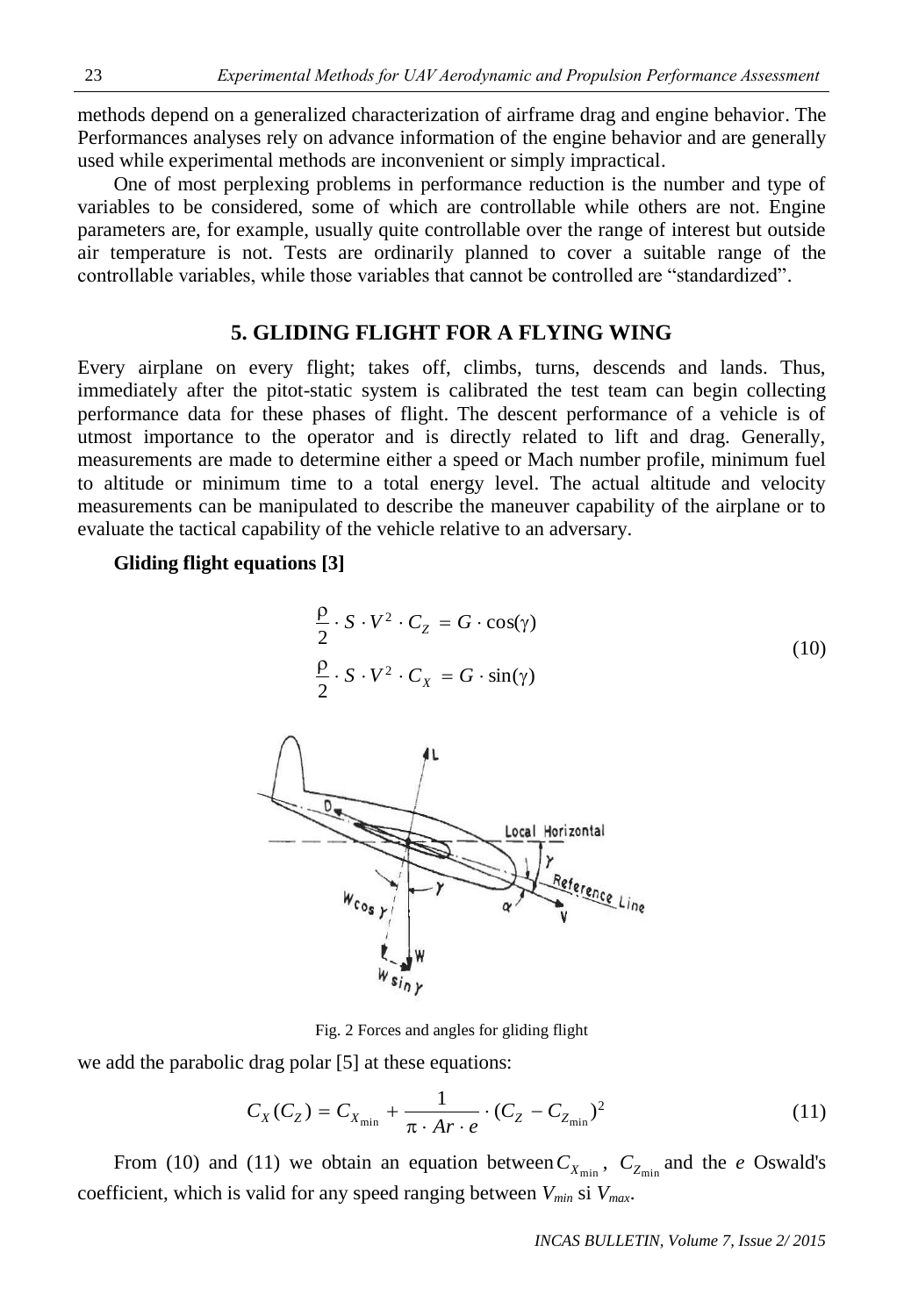$$
\frac{G \cdot \sin(\gamma)}{\frac{\rho}{2} \cdot S \cdot V^2} = C_{X_{\min}} + \frac{1}{\pi \cdot Ar \cdot e} \cdot \left(\frac{G \cdot \cos(\gamma)}{\frac{\rho}{2} \cdot S \cdot V^2} - C_{Z_{\min}}\right)^2 \tag{12}
$$

The airspeed values and gliding path corresponding to these speeds are extracted from the following telemetry data:



Fig. 3 Airspeed and altitude drop for the first gliding segment



Fig. 4 Airspeed and altitude drop for the second gliding segment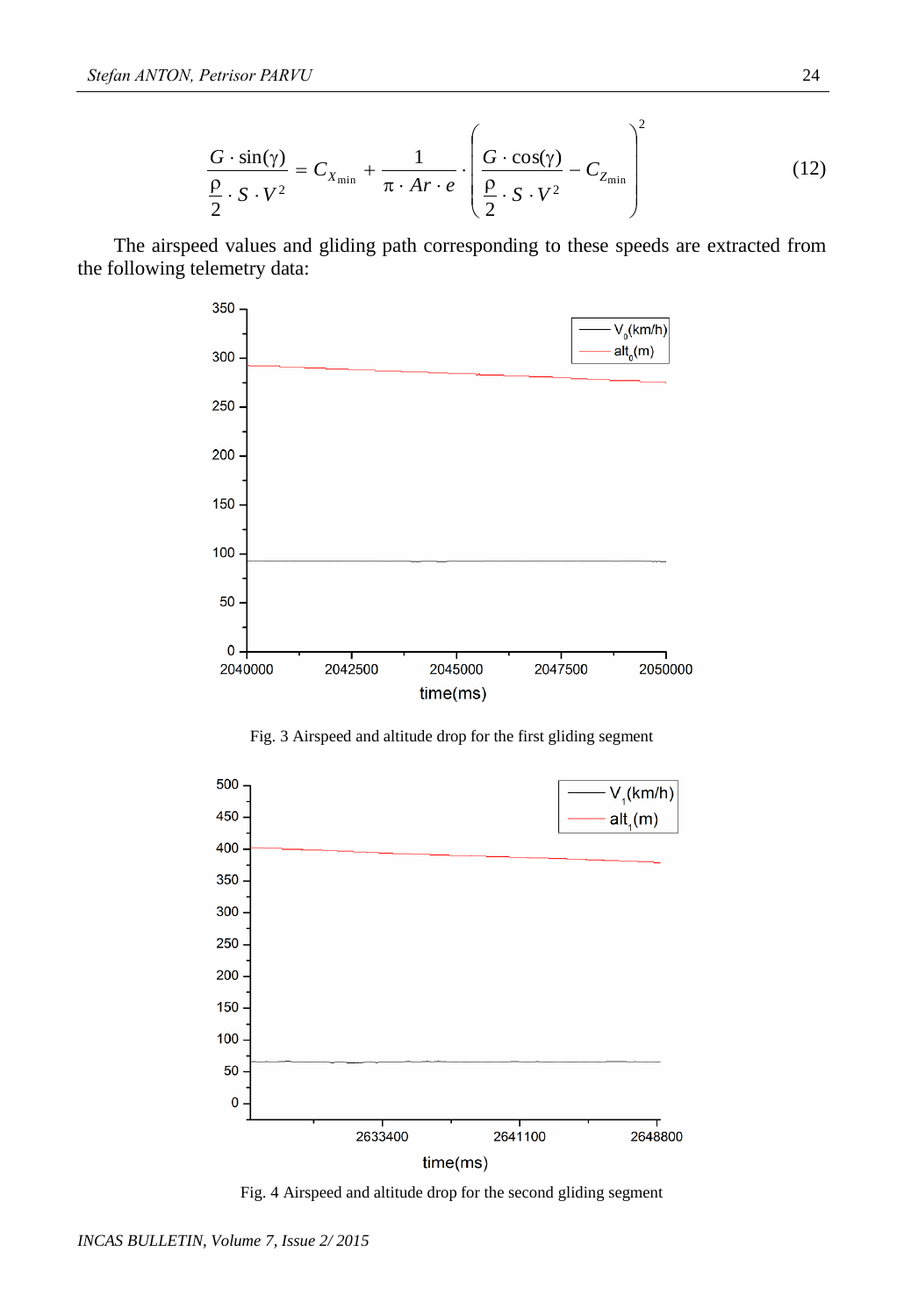

Fig. 5 Airspeed and altitude drop for the third gliding segment

There were extracted 3 flight segments that respect the following criteria:

- Pitch and roll close to 0;
- Yaw and *V* constant;
- Trajectory in straight line;

The flight segment must be long enough so that the movement history won't influence the speed.

$$
\gamma = \begin{pmatrix} 3.883 \\ 3.129 \\ 3.305 \end{pmatrix} \cdot \text{deg} \ , \ V = \begin{pmatrix} 25.694 \\ 18.306 \\ 15.278 \end{pmatrix} \tag{13}
$$

 $\sqrt{2}$ 

Using the equation solver from Mathcad: Given

$$
\frac{G \cdot \sin(\gamma)}{\frac{\rho}{2} \cdot S \cdot V^2} = C_{X_{\min}} + \frac{1}{\pi \cdot Ar \cdot e} \cdot \left( \frac{G \cdot \cos(\gamma)}{\frac{\rho}{2} \cdot S \cdot V^2} - C_{Z_{\min}} \right)^2
$$
\n
$$
\begin{pmatrix} C_{Z_{\min}} \\ C_{X_{\min}} \\ e \end{pmatrix} = Find(C_{Z_{\min}}, C_{X_{\min}}, e)
$$
\n(14)

where *V* and  $\gamma$  are the above vectors (13) and  $G = 42N$ ,  $S = 0.76 \text{ km}^2$ ,  $\rho = 1.225 \frac{\text{kg}}{\text{m}^3}$ *m*  $p = 1.225 \frac{kg}{r^2}$  and  $Ar = 9.438$ .

The following solution resulted for  $C_{X_{\text{min}}}$ ,  $C_{Z_{\text{min}}}$  and Oswald coefficient *e*.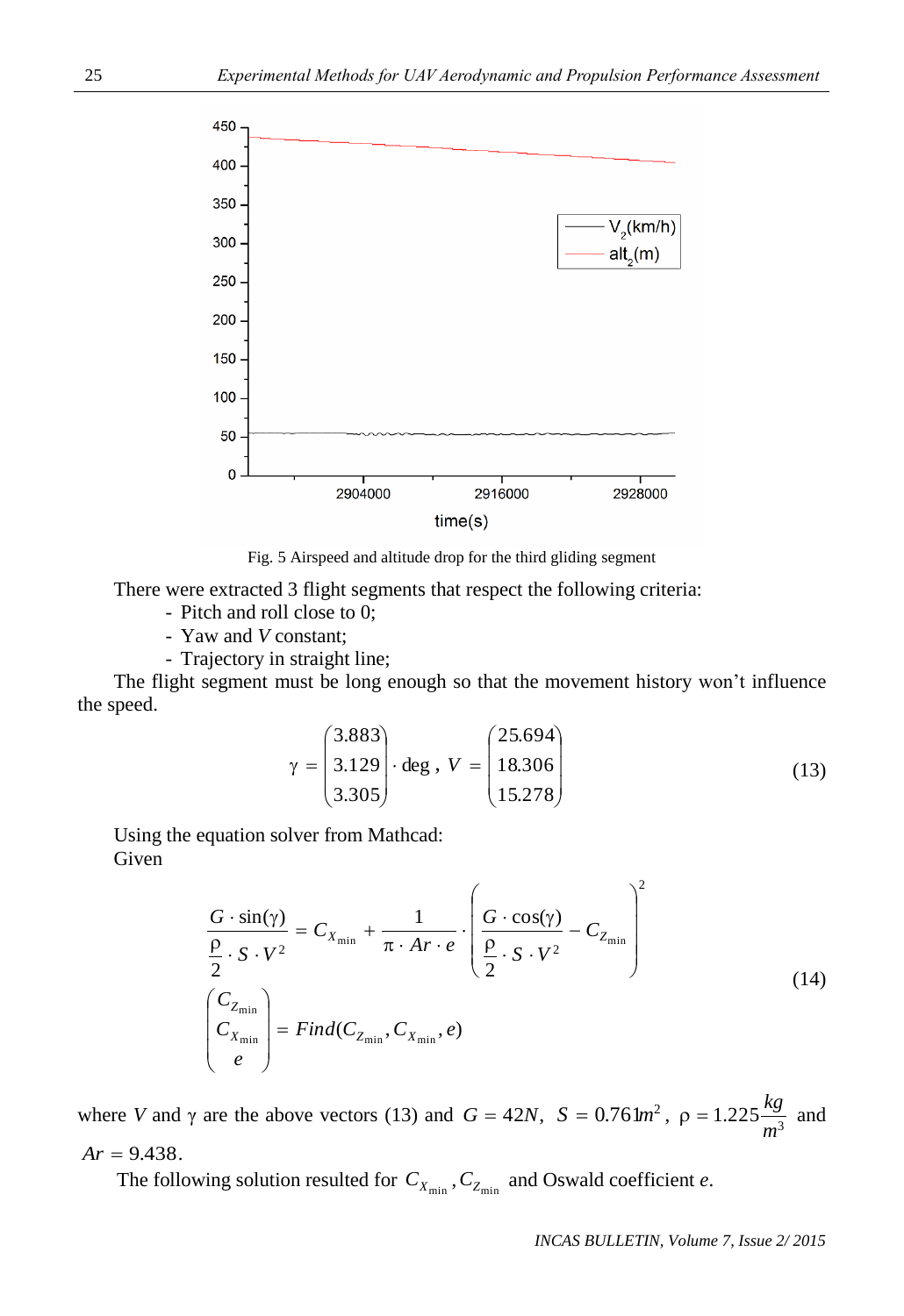$$
C_{Z_{\min}} = -0.246
$$
  
\n
$$
C_{X_{\min}} = 2.728 \cdot 10^{-3}
$$
  
\n
$$
e = 0.794
$$
\n(15)

Therefore the equation (11) which is obtained with the above mentioned coefficients is compared with the results from XFLR in the graphic below:



Fig. 7 XFLR Model

The results differ significantly for various reasons:

The polar in XFLR is estimated by the VLM method, which involves several approximations and also the fuselage geometry input is approximated.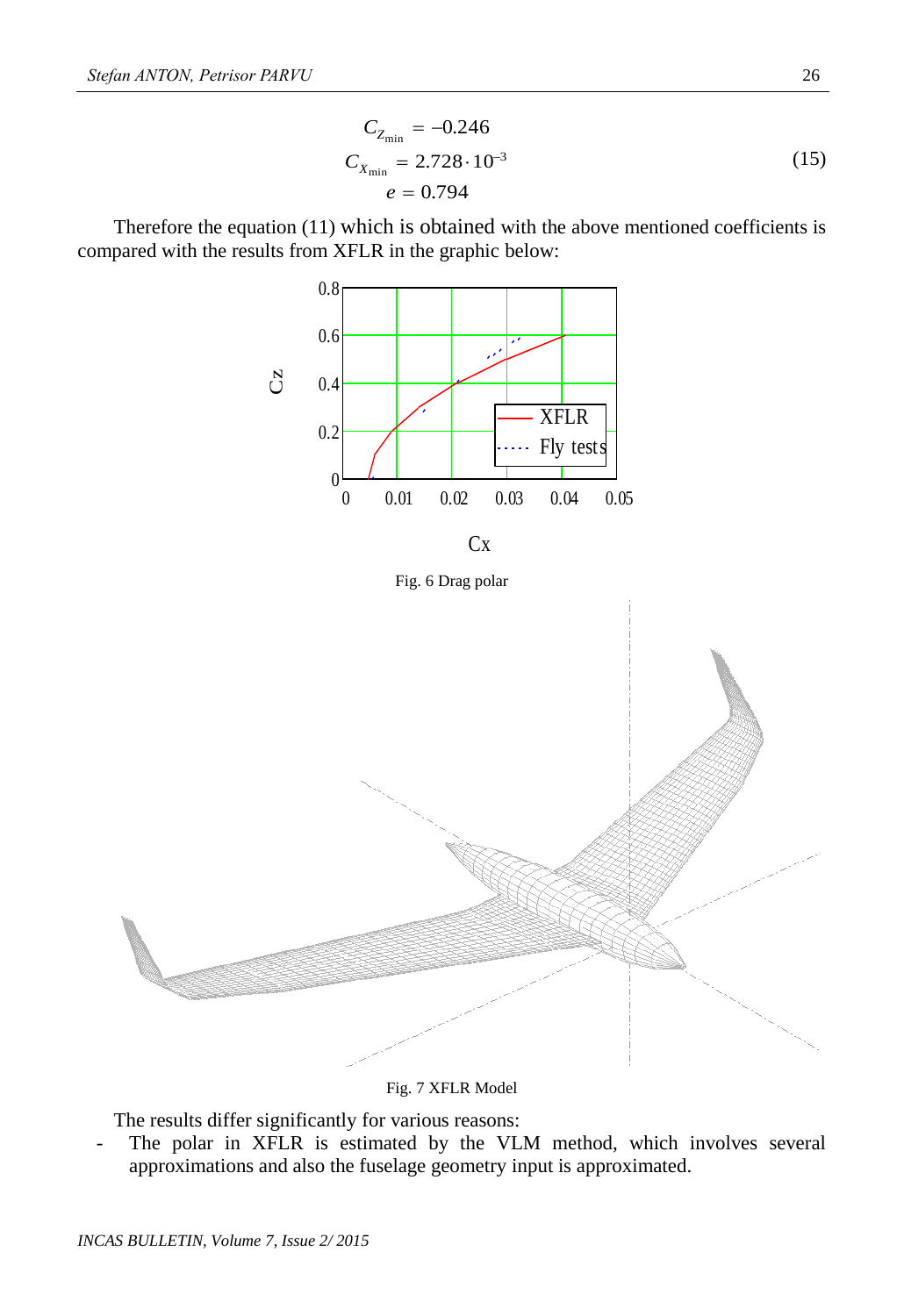Geometrical differences due to execution reasons on real plane. In this case we can enumerate the following: the trailing edge of the wing is thicker than the theoretical one, the motor controller radiator is positioned in the airflow, etc.

Measurement errors of speed and altitude

The method relies on matching the parable in 3 points which means that the values for *Cx* and *Cz* between the calculation points are approximate.

The more flight data we have to fully satisfy the selection criteria the more accurate our results will be.

### **6. HORIZONTAL FLIGHT**

In the case of horizontal flight, besides the (11) relation, I also have introduced the traction variation depending on speed (17).

Therefore starting from the horizontal flight equations [3] (16), using (17) and adding the variation of drag coefficient depending on lift coeficient (11):

$$
\frac{\rho}{2} \cdot S \cdot V^2 \cdot C_Z = G
$$
\n
$$
\frac{\rho}{2} \cdot S \cdot V^2 \cdot C_X = T
$$
\n(16)

$$
T(V) = k_0 + k_1 \cdot V + k_2 \cdot V^2 \tag{17}
$$

we obtain the following equation:

$$
T(V) = \frac{\rho}{2} \cdot S \cdot V^2 \cdot \left[ C_{X_{\min}} + \frac{1}{\pi \cdot Ar \cdot e} \cdot \left[ \frac{G}{\left( \frac{\rho}{2} \cdot S \cdot V^2 \right)} - C_{Z_{\min}} \right] \right]
$$
(18)

The above equation has as unknowns:  $k_0$ ,  $k_1$ ,  $k_2$ ,  $C_{X_{min}}$ ,  $C_{Z_{min}}$  and *e* that are valid for any *V* speed in the range  $V_{\text{min}} - V_{\text{max}}$ . Therefore we have to solve a system of 6 equations with 6 unknowns.

The numerical solution of this system presents singularities problems; for a small variation of the initial values we encounter a significant variation of solutions which didn't happen during the gliding flight.

One method of solving the system is to match the values for an initial speed and afterwards to change them in order to match to the other speeds.

The solving idea derives from the article *"Using flight manual data to derive aeropropulsive models for predicting aircraft trajectories"* written by Chester Gong and William N. Chan[1].

This article presents a method in which the flight manual data are used in order to obtain predictions about trajectories by building an aeropropulsive model. The determination method of aerodynamic coefficient ( $C_{X_{\text{min}}}$ ,  $C_{Z_{\text{min}}}$  and *e*) and of propulsive coefficient, *k*, is presented in the picture[1] below: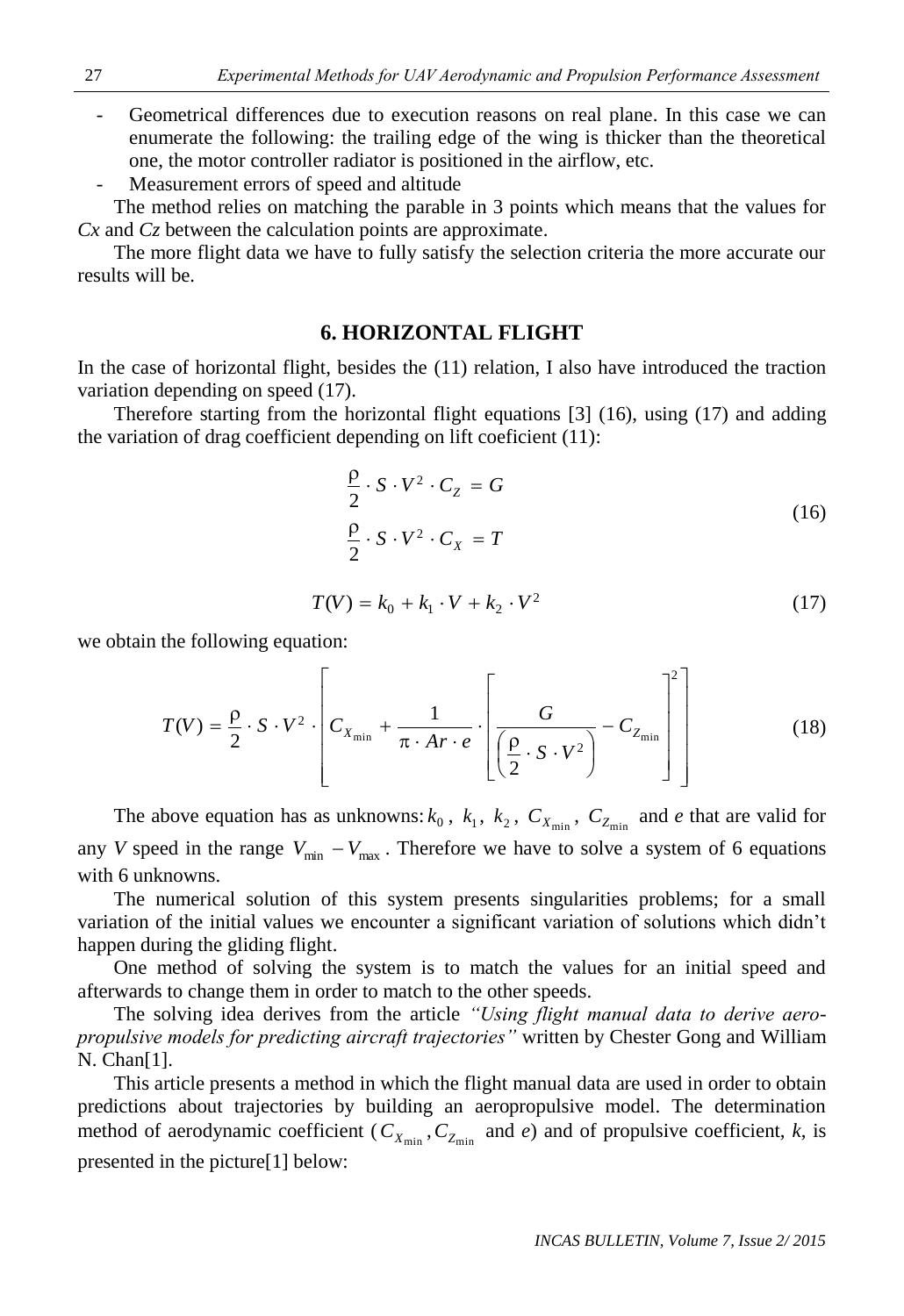



in which data from the flight manual are provided as follows [1,4]:

| Altitude            | Time  | <b>Distance</b> | Fuel  |  |
|---------------------|-------|-----------------|-------|--|
| $(1000 \text{ ft})$ | (min) | (nm)            | (1b)  |  |
| 47                  | 22.3  | 141.0           | 639.8 |  |
| 45                  | 14.9  | 91.8            | 513.7 |  |
| 43                  | 12.4  | 75.2            | 465.4 |  |
|                     |       |                 |       |  |
| ٠                   | ٠     |                 |       |  |
|                     |       |                 |       |  |
| 5                   | 0.8   | 3.6             | 49.9  |  |
| 3                   | 0.5   | 2.1             | 30.2  |  |
|                     | 0.2   | 0.7             | 10.2  |  |

Table 1 – Sample climb data for a Learjet 60

and equations 2, 4 and 6 are[1]: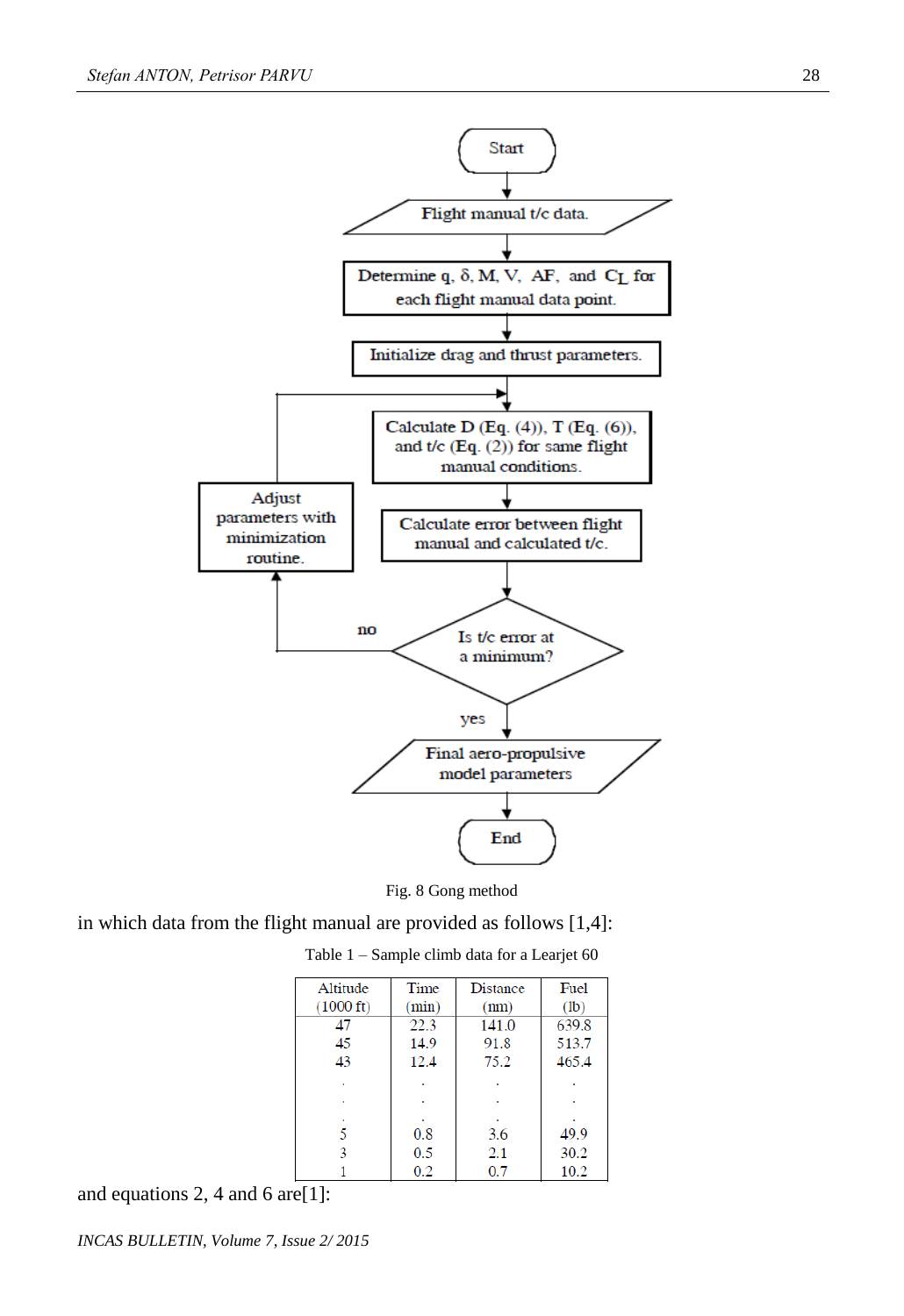$$
T = \delta \cdot \left(\frac{T}{\delta}\right) = \delta \cdot K \cdot \left(\frac{T}{\delta}\right)
$$

$$
D = \left[C_{X_{\min}} + \frac{(C_Z - C_{X_{\min}})^2}{\pi \cdot Ar \cdot e \cdot \sqrt{1 - M^2}}\right] \cdot q \cdot S
$$

$$
tc = \int \frac{1 + AF}{\left(\frac{T - D}{W}\right) \cdot V} dh
$$

The method was applied on Learjet 60 and the results were validated by RADAR tracking. The results for the 4 unknowns are illustrated below [1, 4]:

| Parameters        | Values |  |  |
|-------------------|--------|--|--|
| $C_{\text{Dmin}}$ | 0.015  |  |  |
| $C_{Lmin}$        | 0.12   |  |  |
|                   | 0.71   |  |  |
|                   |        |  |  |

Table 2 - Model parameters for the Learjet 60



Fig. 9 Radar track vs aeropropulsiv model [1]

Since the numerical solving of the system is not easy, we can use  $C_{X_{\text{min}}}$ ,  $C_{Z_{\text{min}}}$  and e determined at the gliding flight, thus it will only remain to solve the unknowns  $k_0$ ,  $k_1$ ,  $k_2$ . Therefore we have to solve a system of 3 equations with 3 unknowns: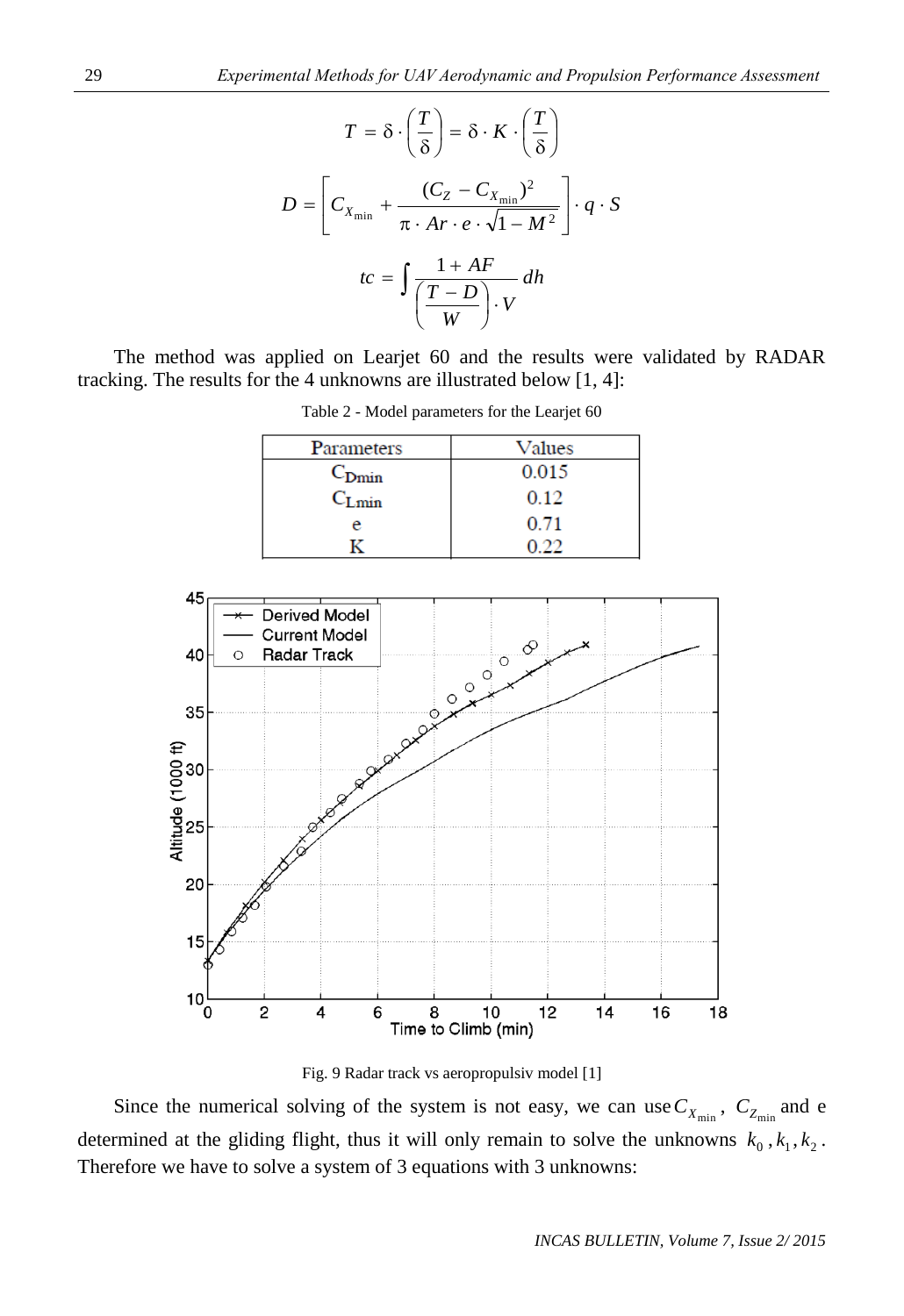$$
T_0 = \frac{\rho}{2} \cdot S \cdot (V_0)^2 \cdot \left[ C_{X_{\min}} + \frac{1}{\pi \cdot Ar \cdot e} \cdot \left[ \frac{G}{\left[ \frac{\rho}{2} \cdot S \cdot (V_0)^2 \right]} - C_{Z_{\min}} \right] \right]
$$
  
\n
$$
T_1 = \frac{\rho}{2} \cdot S \cdot (V_1)^2 \cdot \left[ C_{X_{\min}} + \frac{1}{\pi \cdot Ar \cdot e} \cdot \left[ \frac{G}{\left[ \frac{\rho}{2} \cdot S \cdot (V_1)^2 \right]} - C_{Z_{\min}} \right] \right]
$$
  
\n
$$
T_2 = \frac{\rho}{2} \cdot S \cdot (V_2)^2 \cdot \left[ C_{X_{\min}} + \frac{1}{\pi \cdot Ar \cdot e} \cdot \left[ \frac{G}{\left[ \frac{\rho}{2} \cdot S \cdot (V_2)^2 \right]} - C_{Z_{\min}} \right]^2 \right]
$$
  
\n(19)

with the following solutions for the traction *T*:

$$
T = \begin{pmatrix} 2.739 \\ 2.174 \\ 2.132 \end{pmatrix}
$$
 (20)

From equations (12) and *T* (values from above) results A system with 3 equations and 3 unknowns:  $k_0$ ,  $k_1$ ,  $k_2$  results from equations (12) and *T* (values from above):

$$
T_0 = k_1 \cdot V_0 + k_2 \cdot (V_0)^2 + k_0
$$
  
\n
$$
T_1 = k_1 \cdot V_1 + k_2 \cdot (V_1)^2 + k_0
$$
  
\n
$$
T_2 = k_1 \cdot V_2 + k_2 \cdot (V_2)^2 + k_0
$$
  
\n
$$
k_0 = 3.596
$$
  
\n
$$
k_1 = -0.188
$$
  
\n
$$
k_2 = 5.999 \cdot 10^{-3}
$$
  
\n(22)

With determined  $k_0$ ,  $k_1, k_2$  values we can build the *T(V)* graph:



Fig. 10 T (V) graph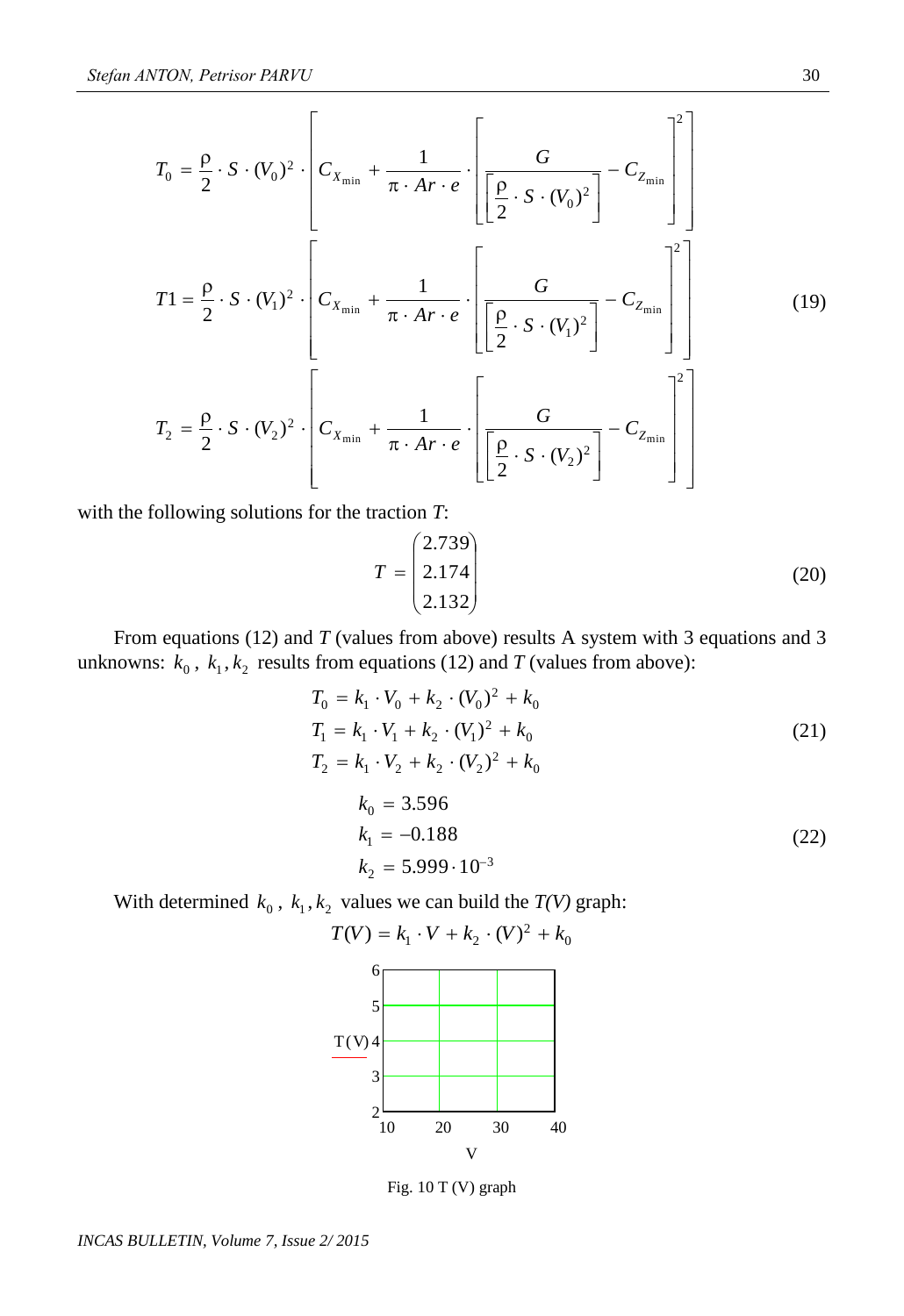### **7. MOTOR MEASUREMENTS**

Once we know the 6 parameters  $C_{X_{\text{min}}}$ ,  $C_{Z_{\text{min}}}$ , *e*,  $k_0$ ,  $k_1$  and  $k_2$  we can estimate the propeller efficiency.

First of all we need to estimate the motor efficiency depending on the electric power supplied by the accumulators and the RPM.

For the motor used in gliding flight AXI 2826/10, measurements were taken and the table below resulted.

Different propellers were used as a brake, the RPM was measured and after its stabilization we could read the following parameters: *m* (the weight indicated by the weight scale), *I* (current intensity) and *Pe* (electric power).

Knowing mechanical torque and consumed electric power we were able to calculate the motor efficiency.

## **MOTOR AXI 2826-10, 4 LIPO, JETI 77-PRO**



 $Pm[w] = 0.205 \times n/1000$  [rot/min]  $\times m[g]$  $\eta$ [%] = Pm /Pe x 100

|           |           | Calculated |      |     |       |      |
|-----------|-----------|------------|------|-----|-------|------|
| Propeller | n         | m          |      | Ρ,  | Р"    | ŋ    |
|           | [rot/min] | [9]        | [A]  | [W] | [w]   | [%]  |
| 8/6"      | 6000      | 18         | 3.2  | 48  | 22.1  | 46.1 |
|           | 7040      | 24         | 4.9  | 72  | 34.6  | 48.1 |
|           | 8100      | 32         | 6.9  | 102 | 53.1  | 52.1 |
|           | 9000      | 40         | 8.8  | 130 | 73.8  | 56.8 |
|           | 10000     | 50         | 11   | 163 | 102.5 | 62.9 |
|           | 11000     | 62         | 13.8 | 204 | 139.8 | 68.5 |
|           | 12000     | 75.5       | 17   | 252 | 185.7 | 73.7 |
|           | 12530     | 82.5       | 18.9 | 280 | 211.9 | 75.7 |
| 9.5/6"    | 6050      | 36         | 5.2  |     | 44.6  | 58.0 |
|           | 7010      | 49         | 7.4  | 110 | 70.4  | 64.0 |
|           | 8040      | 63.5       | 10.2 | 151 | 104.7 | 69.3 |
|           | 9000      | 78         | 13.3 | 197 | 143.9 | 73.1 |
|           | 10000     | 94         | 17   | 252 | 192.7 | 76.5 |
|           | 11000     | 111        | 21.4 | 317 | 250.3 | 79.0 |
|           | 11750     | 125        | 25.3 | 374 | 301.1 | 80.5 |
| 11/7"     | 6000      | 69         | 10.1 | 149 | 84.9  | 57.0 |
|           | 7040      | 97         | 15.1 | 224 | 140.0 | 62.5 |
|           | 8050      | 128        | 20.9 | 309 | 211.2 | 68.4 |
|           | 9000      | 160        | 27.2 | 402 | 295.2 | 73.4 |
|           | 10000     | 200        | 35.1 | 520 | 410.0 | 78.8 |

Fig. 11 AXI 2826-10 measurements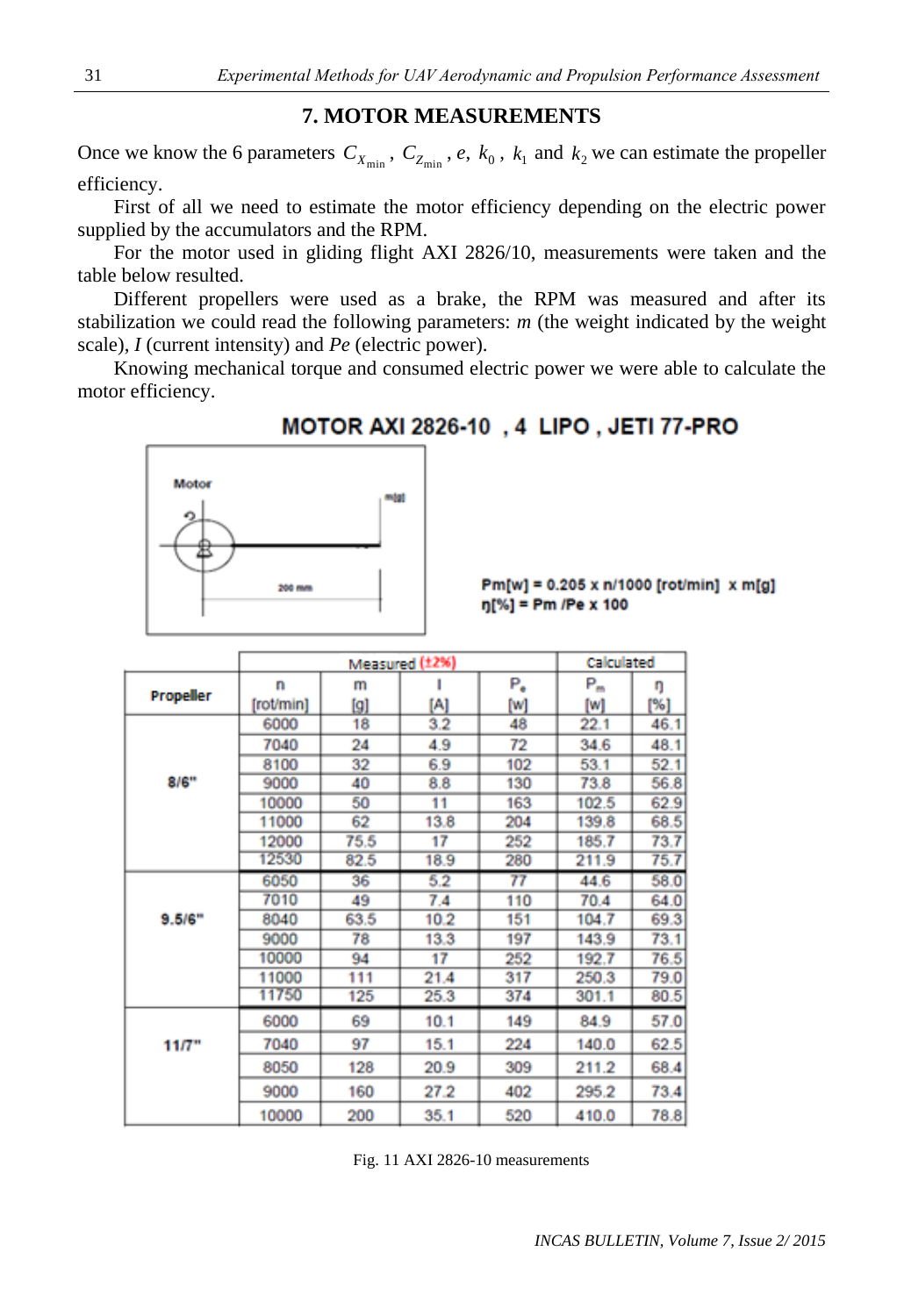

Fig. 12 AXI 2826-10 characteristics

Having the motor-propeller configuration established, from the flight telemetry data we could extract not only RPM but also the electric power. With the required propulsion power estimated above and with the motor measurements we can estimate the propeller efficiency.

#### **8. CONCLUSIONS**

We can easily determine the plane polar from the gliding flight. The more pairs (*V, γ*) we have meaning more flight courses that are chosen according to the selection criteria, the more precise is the drag polar. Another criteria for increasing the precision is to select gliding flight courses both at maximum and minimum speed. For a 25.694 m/s speed, a 1 m/s speed variation means a 2.2% variation of the  $C_X$  and  $C_Z$  coeficients and for a height variation of 1m (gliding path of 0.32 deg) we have a 8.7% variation of  $C_X$  and  $C_Z$ coeficients.

The Motor parameters AXI 2826/10 measured in the lab have a precision of 2% given by weight scale and electric power measurement device.

If for the horizontal flight we have the same speeds like the gliding flight and we measure both the RPM and electric power we can easily determine the required propulsion power and if we divide it to the shaft mechanical power we obtain the propeller eficiency.

These flight measurements are more likely to be used in order to determine flight trajectories than to validate theoretical results since the measurement precision is quite low.